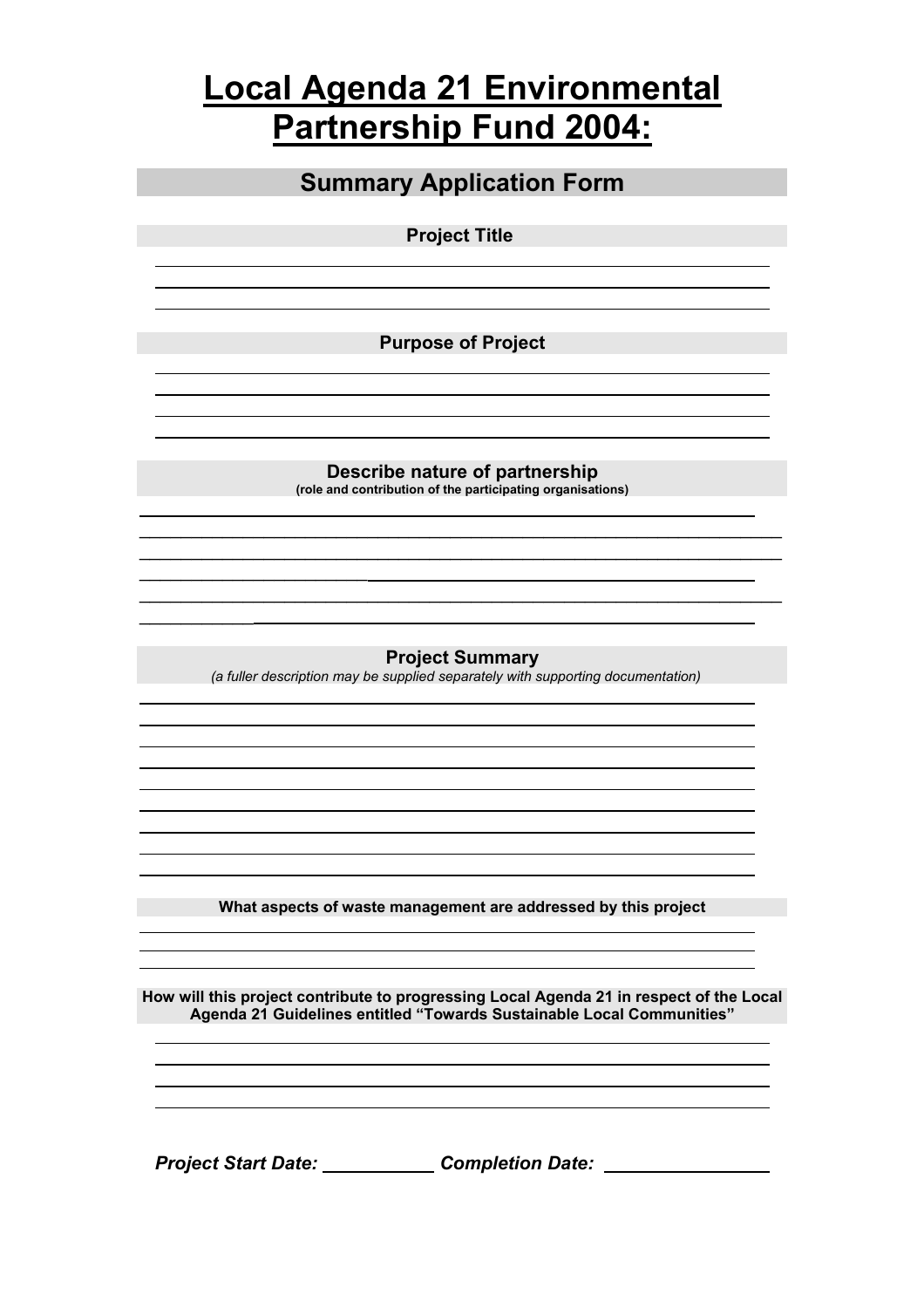| <b>Summary of Costs and Funding:</b> |               |  |
|--------------------------------------|---------------|--|
| <b>Costs</b>                         | <b>Amount</b> |  |
|                                      | €             |  |
|                                      | €             |  |
|                                      | €             |  |
|                                      | €             |  |
|                                      | €             |  |
|                                      | €             |  |
|                                      | €             |  |
| Total                                | €             |  |

| <b>Sources of Funding</b>                               | <b>Amount</b> |
|---------------------------------------------------------|---------------|
| Amount sought from this scheme                          | €             |
| <b>Applicant Contribution</b>                           | €             |
| Other Source(s) – please specify details of donors etc. | €             |
|                                                         | €             |
| Tota                                                    |               |

Please indicate if you have made an application for this  $\Box$  YES NO or another project, to any other local authority.

Please state the project and the local authority to which other applications have been made

| <b>Project</b> | <b>Local Authority</b> | <b>Amount</b><br><b>Sought</b> |
|----------------|------------------------|--------------------------------|
|                |                        | €                              |
|                |                        | €                              |
|                |                        | €                              |
|                |                        | €                              |
|                |                        | €                              |
|                |                        | €                              |
|                |                        | €                              |

## **Applicant Details:**

| Organisation Name:    |  |
|-----------------------|--|
| Project co-ordinator: |  |
| Address:              |  |

| Telephone: | (home)  | (work |
|------------|---------|-------|
| Fax:       | E-mail: |       |

 $\overline{a}$ 

**Signed: \_\_\_\_\_\_\_\_\_\_\_\_\_\_\_\_\_\_\_\_\_ Date: \_\_\_\_\_\_\_\_\_\_\_\_\_\_\_\_\_\_\_\_\_\_\_\_\_**